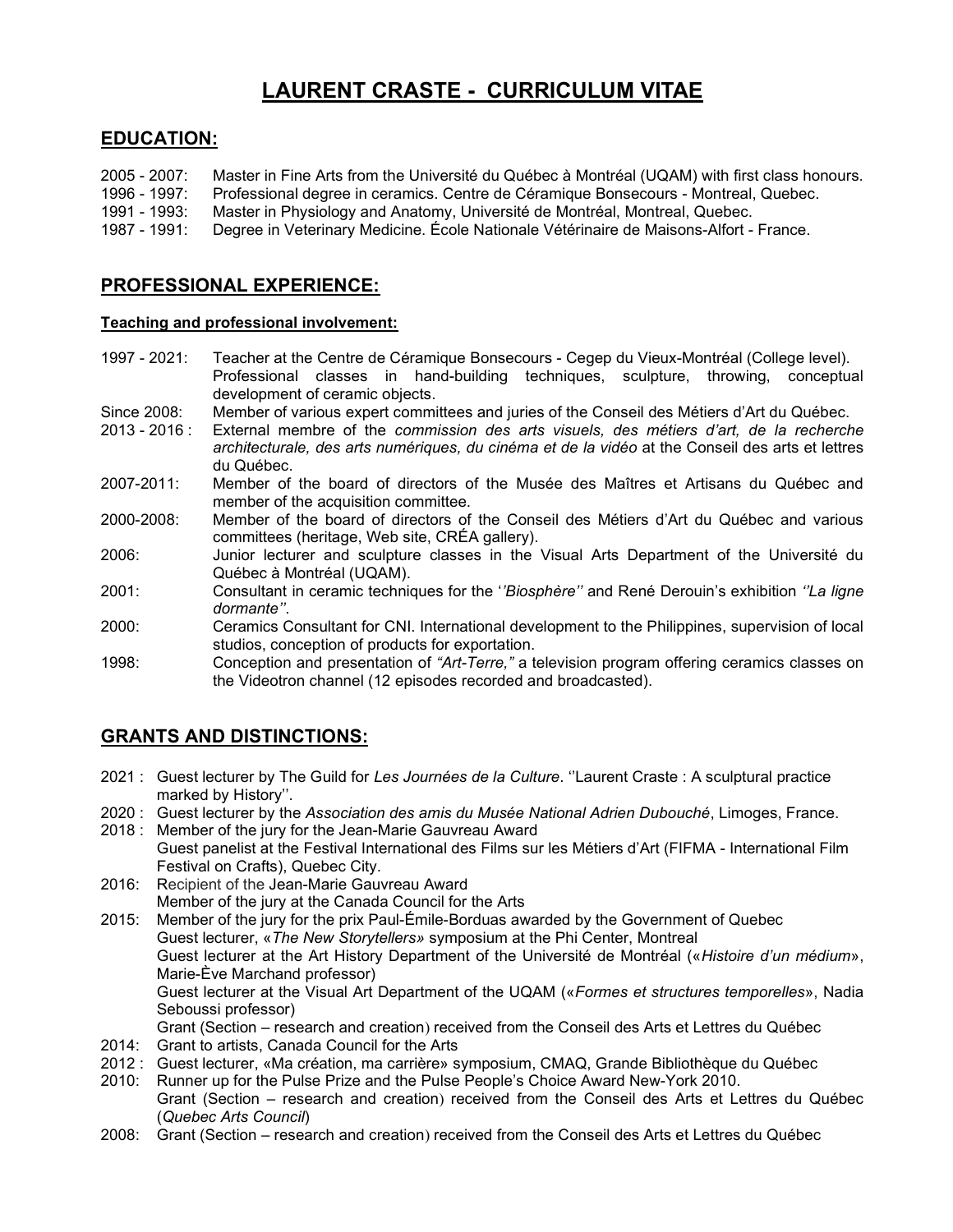- 2007: Recipient of the Bourse d'Excellence de l'UQAM pour les cycles supérieurs (FARE). Awarded grant by the Centre Interuniversitaire en Arts Médiatiques (CIAM). Guest lecturer at a conference and workshop held at Concordia University, Montreal, Quebec.
- 2006: Guest lecturer at a conference held during «Les journées de la Céramique», Paris, France.
- 2005: Finalist at the Carouge International Ceramics Contest (Switzerland).
- Guest lecturer at SOFA, Chicago, USA.
- 2003: Finalist for the François-Houdé Prize from the City of Montreal.
- 2002: Winner of the Winifred Shantz Award (\$10,000) granted by the Canadian Clay and Glass Gallery. Finalist for the François-Houdé Prize from the City of Montreal.
- 1999 2000 2001: Finalist for the François-Houdé Prize from the City of Montreal.
- 2000: Guest lecturer University of Colorado, Denver (USA).
- 1999: Grants (Section research and creation) received from the Conseil des Arts et Lettres du Québec

### Public and institutional collections:

Permanent collection of the Montreal Museum of Fine Arts; Majudia collection; Claridge collection; Public collection of the Department of Foreign Affairs and International Trade of Canada; Tom Thomson Art Gallery permanent collection; Art Gallery of Burlington permanent collection; Cirque du Soleil collection; City of Montreal collection; Hotel-Bertrand Museum (City of Châteauroux – France) - permanent collection; Loto-Quebec collection; Musée des maîtres et artisans du Québec – permanent collection; Tourisme Montreal collection.

### EXHIBITIONS

#### Solo exhibitions:

- 2019 : « Laurent Craste: 20 years of career Variations and Digressions», Musée des maîtres et artisans du Québec, Montreal.
	- « Laurent Craste », solo exhibition at the YLS gallery, Saint-Gabriel-de-Brandon, Quebec
	- « Châtiment », Galerie 3, Quebec City.
- 2018: « The Fall », La Guilde, Montréal
- 2017: " Iconoclast", Hohmann Fine Arts, Palm Desert, California, USA "Revolution's small collateral damage", Back Gallery Project, Vancouver, Canada
- 2016: «Épuration», Art Gallery of Burlington, Burlington, Ontario
- «Jeux de massacre», Ubisoft head office, Montreal
- 2015: «Shards of Vanity», Tom Thomson Art Gallery, Owen Sound, Ontario
- 2013: «Trans/pose/forme/figure», Montreal Museum of Fine Arts Lab Design «Laurent Craste», Division Gallery, Montreal
- 2012: «Iconocraste», Cirque du Soleil head office, Montreal
- 2010: Solo exhibition at the Toronto International Art Fair (TIAF) with the SAS gallery Solo exhibition at the Pulse Art Fair in New-York city with the SAS gallery
- 2009: «Esthétique du saccage» («The Esthetics of Ransacking»), SAS gallery, Montreal.
- 2008: «Les Vases Communicants» («The Communicating Vessels»), CIRCA exhibition center, Montreal.
- 2007: «Les Dievx dv Stade» («The Gods of the Stadium»), video intervention, Écomusée du Fier Monde, Montreal. «Assiette de Christs» («Christs' Plate»), video intervention, Musée des maîtres et artisans du Québec, Montreal. «J'aurais voulu être une Mauresque» («I would have loved to be a Moorish woman»), video intervention, Musée du Château Dufresne, Montreal.
- 2004: «Amphora», Canadian Clay and Glass Gallery, Waterloo, Ontario.
- 1999: «Les nouvelles consultations de la Pythie: oracles génétiques», ("The new consultations of the Pythie: genetic oracles"), Gallery of the Centre de Céramique Bonsecours, Montreal.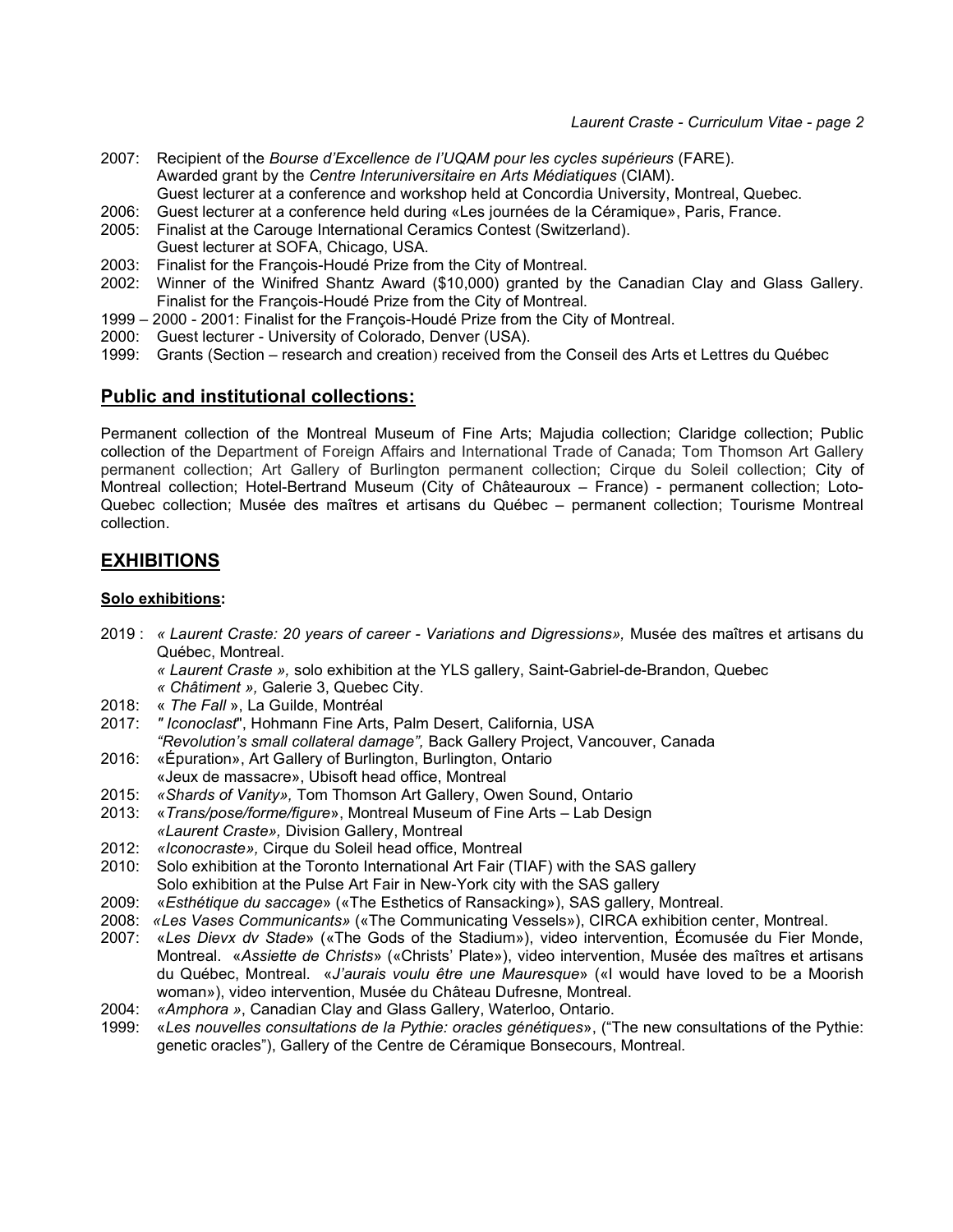#### Group exhibitions

- 2022 : " Novalis Terra", Musée de la Piscine, Roubaix, France. Trio exhibition with Amélie Proulx et Pascale Girardin. Curator: Marie-France Bégis.
	- ''Confined'', Canadian Clay and Glass Gallery, Waterloo, Ontario. Curator: Denis Longchamps.
- 2021 : ''La Céramique en plein essor'', La Guilde, Montréal. Curator: Laetitia Dandavino-Tardif. The Ceramic Congress - Canadian exhibition. Virtual exhibition. Curator: Carole Epp
- 2020 : « Sculptures contemporaines», Maison de la culture Claude-Léveillée, Montreal. Trio exhibition with Amélie Proulx and Violette Dionne. Curator: Bernard Lévy. « Alice – le jeu des curiosités», Maison Hamel-Bruneau, Quebec. Curator: Anne-Sophie Blanchet « Volonté de fer », Vieux Presbytère de Deschambault, Deschambault-Grondines, Quebec. Curator: Carole Baillargeon. « FEU», Maison de la culture Marie-Uguay. Curator: André-Louis Paré « Indéfinissablement bleu», galerie YLS, Saint-Gabriel-de-Brandon, Québec.
- 2019 : « La genèse d'une œuvre», Centre de céramique Bonsecours, Montreal « Les mémoires vagabondes », Galerie d'art Desjardins, Drummondville Art Toronto, with Galerie 3.
- 2018: « Here be Dragons», Carleton University Art Gallery, Ottawa, Canada "Feu", Maison de la culture Frontenac, Montreal. Curator: André-Louis Paré « Vasa Vasorum", Peter's Project, Santa-Fe, USA
- 2017: "Cultural Topographies: The Complexities of History and Identity in Canada", Canadian Clay and Glass Gallery, Waterloo, Ontario.
	- "Shock of the Now", Hieronymus Gallery, Akron, Ohio, USA
- 2015: «Mutations. Les métiers d'art au Québec depuis 1930», Musée de l'Amérique francophone (Musées de la civilisation complex), Quebec. Permanent exhibition from 2015 to 2020. «Montreal Creative», ARTVstudio, Place des Arts, Montreal. MTL@PARIS, Les docks, Cité de la Mode et du Design, Paris, France «Sensory Stories: An Exhibition of New Narrative Experiences», Museum of the Moving Image, New-York, USA.
- 2014: Chromatic Festival: Parade, interactive work created in collaboration with Departement Studio, Chalet de la Montagne, Montreal. «Porcelain: breaking traditions», Division Gallery, Toronto «Regards sur l'art contemporain» - selection of works from the Cirque du Soleil collection; Villeray Saint Michel Parc Extension Art Center, Montreal
- «HAPPENING», Les docks, Cité de la Mode et du Design, during the Nuit Blanche, Paris, France 2013: «Olga Antonova, Laurent Craste, Cheryl Pope: decoration/destruction» - Main Gallery – Second Street Gallery, Charlottesville, VA, USA

 « Porcelain: Breaking Tradition», exhibition under the management of the curator Anaïs Castro, Art-Mûr Gallery, Montreal. Pulse Art Miami, with the Division Gallery

2012: «Earth & Alchemy», Stephen D. Paine Gallery, Massachusset College of Art and Design, Boston, USA Art Toronto with the SAS gallery; Scope Art Show New-York with the SAS gallery «La céramique dans tous ses états», Centre d'exposition du Vieux Presbytère, Saint-Bruno-de-Montarville, Québec. Aqua Art Miami with the SAS gallery Curating: «Possession», SAS Gallery, Montreal, with Jannick Deslaurier, Yannick Pouliot and Anne Ramsden

2011: «Stilleven», Pertwee Anderson & Gold Gallery, London, United-Kingdom. «Terra Nova: Canadian 'Ground-Breakers' in Ceramic Art». Canadian Clay and Glass Gallery, Waterloo, Ontario, Canada Aqua Art Miami with the SAS gallery;Toronto International Art Fair (TIAF) with the SAS gallery «La représentation», exhibition under the management of the curator Luc Delavigne, Haut-Richelieu Museum, Saint-Jean-sur-Richelieu, Quebec. «10 Artists /10 Years: Surveying work by Winifred Shantz Award for Ceramics Recipients». Canadian

Clay and Glass Gallery, Waterloo, Ontario, Canada

2010: «Montreal Art Contemporary» - Expo 2010 Shangaï, China. Selection by Marie Fraser, director of the Montreal Contemporary Art Museum and Stéphane Aquin, curator of contemporary art at the Montreal Museum of Fine Arts.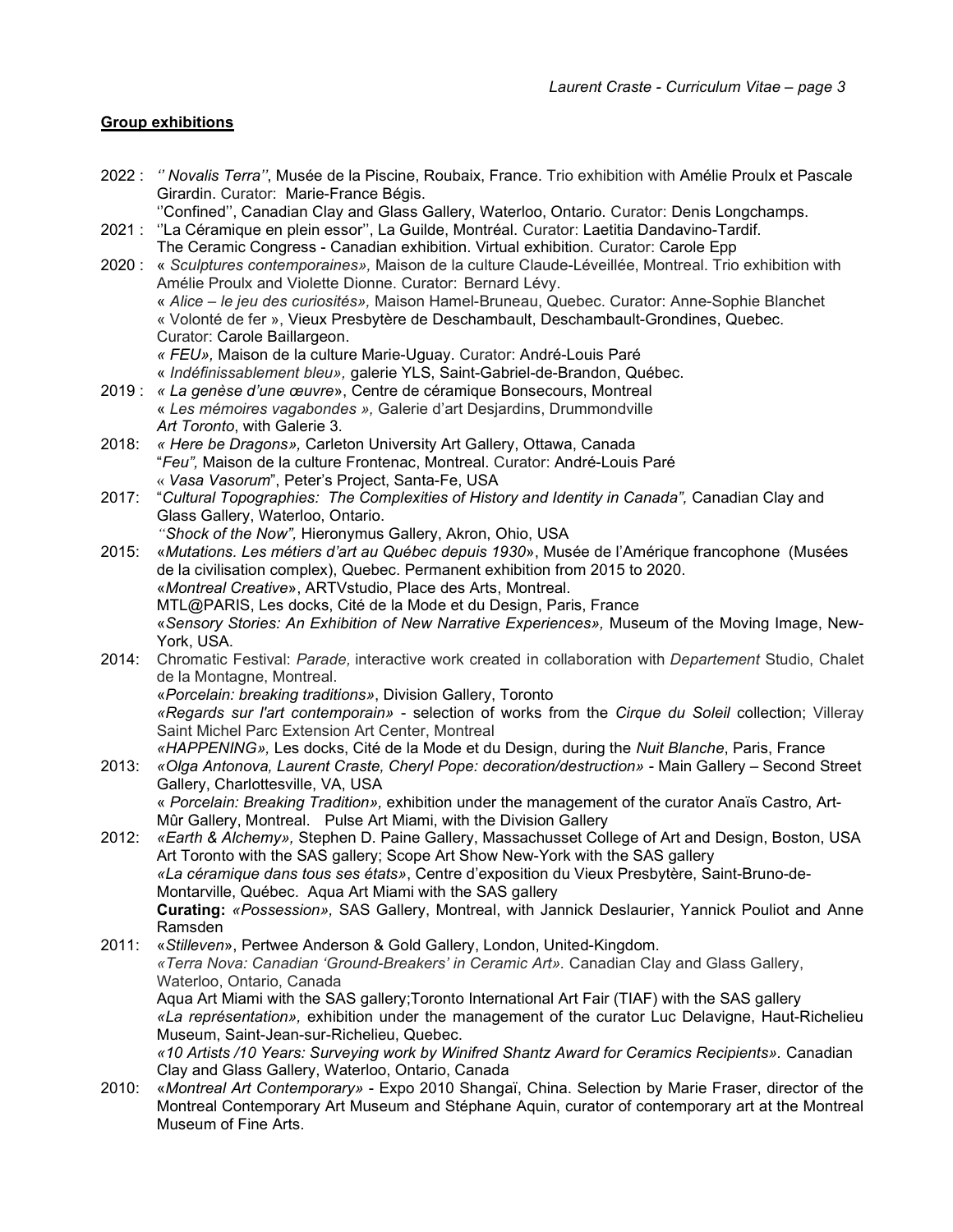«Hantise», exhibition under the management of the curator Ève de Garie-Lamanque, Art Mûr Gallery, **Montreal** 

The Montreal Museum of Fine Arts: presentation of two video installations during the Nuit Blanche Festival

- 2009: «Ton souffle qui passe» ("Your breath that passes through") Art Souterrain, site-specific video intervention as part of the Nuit Blanche Festival, Montreal. «Unity and diversity», Cheongju International Craft Biennale, Korea. SOFA – Chicago, USA, with the CREA Gallery.
- 2008 : «Espaces (habitables et inhabitables) RAKU». Centre de Céramique Bonsecours, Montreal. «Muse textile», exhibition under the management of the curator Denis Longchamps. Centre des textiles contemporains de Montréal

«Le classicisme revisité» - Gallery of the Centre de Céramique Bonsecours, Montreal.

- 2007: « Refuge », public intervention by the Collectif Art-Terre, Montreal. « Rencontres céramiques - Ceramics Encounters – Winnipeg-Montréal», «Musée des maîtres et artisans du Québec», Montreal. Exhibition under the management of the curator Denis Longchamps. Philadelphia Museum of Art Craft Show, Philadelphia, USA.
- 2006: SOFA Chicago USA, with the CREA Gallery. «Les journées de la Céramique», Saint-Sulpice square, Paris, France. «L'Idée du Blanc», exhibition by the Art-Terre collective, Gallery of the Centre de Céramique Bonsecours, Montreal.
- 2005: SOFA Chicago USA, with the CREA Gallery. «Virtuose», exhibition under the management of the curator Louise Lemieux-Bérubé, Salon des Métiers d'Art, Montreal. «Le language du bol», Gallery of the Centre de Céramique Bonsecours, Montreal, Quebec.
- 2004: SOFA Chicago USA, with the CREA Gallery. « Raku – Espace – Feu », Gallery of the Centre de Céramique Bonsecours, Montreal, Quebec. «Coexistence», Galerie du Conseil des Métiers d'Art (Quebec Craft Council Gallery), Montreal. «Canadian Forum on Cultural Enterprise», Conference Centre of the Cité des Sciences et de l'Industrie of La Villette, Paris, France.
- 2003: SOFA Chicago USA, with the CREA Gallery. «Biennale de Céramique Contemporaine de Châteauroux» - France. «Genius Loci», Canadian Clay and Glass Gallery, Waterloo, Ontario. «Pulsion», Gallery of the Centre de Céramique Bonsecours, Montreal. «The Colour of Power», Galerie du Conseil des Métiers d'Art (Quebec Craft Council Gallery), Montreal.
- 2002: ''Biennale Nationale de Céramique / National Biennial of Ceramics: Autoportrait''; Galerie du Parc, Trois-Rivières, Quebec; Canadian Clay and Glass Gallery, Waterloo, Ontario. November 2002 / January 2004: «Caractères»; presented in seven arts centres in Montreal. «20 years of presence and passion», Gallery of the Centre de Céramique Bonsecours, Montreal. «Collection», Gallery of the Centre de Céramique Bonsecours, Montreal. «Prix François Houdé en France», Arts Center of Brouage, Jonzac and La Rochelle, France.
- 2001: "At Present", Queen's Gallery and Art Gallery, Charlotte, NC, USA. "À Présent", ", Musée du Haut-Richelieu, Saint-Jean-sur-Richelieu, Quebec. '' Entre deux rives''; Arts Center of Brouage, Jonzac and La Rochelle, France. "8 ceramists, 8 teachers", Gallery of the Centre de Céramique Bonsecours, Montreal.
- 2000: "Plural Readings"; Shwayder Gallery, as part of the National Council on Education for the Ceramic Arts (NCECA), Denver, Colorado, USA. "Lectures Plurielles", Haut-Richelieu Museum, Saint-Jean-sur-Richelieu, Quebec. "One of a Kind" exhibition, Toronto, Ontario.
- 1999: Salon des Métiers d'Art, Montreal. 1001 pots exhibition, Val David, Quebec.
- 1998: Salon des Métiers d'Art, Montreal. 1001 pots exhibition, 10th anniversary, Val-David, Quebec. "Références", sculpture exhibition, Gallery of the Centre de Céramique Bonsecours, Montreal. Teapots exhibition, Gallery of the Centre de Céramique Bonsecours, Montreal.
- 1997 : Salon des Métiers d'Art, Montreal. 1001 pots exhibition, Val-David, Quebec. Gallery of the Centre de Céramique Bonsecours, Montreal (graduation exhibition).
- 1996: Fra Angelico Gallery, Montreal.1994: Christine-Marie Gallery, Montreal. 1993: Dare Dare Gallery, Montreal; Christine Marie Gallery, Montreal.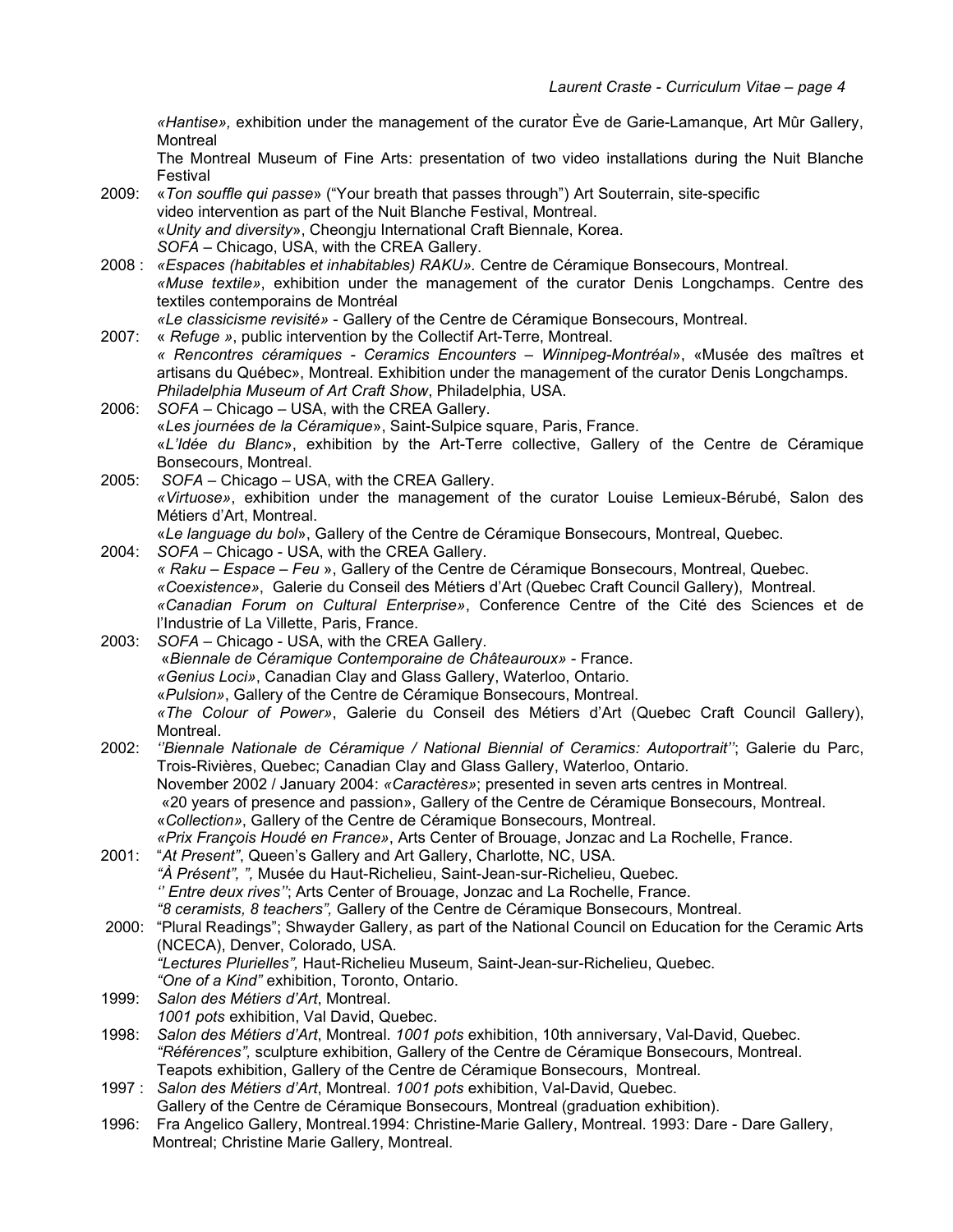### **BIBLIOGRAPHY**

#### Articles in journals and periodicals:

'' Laurent Craste: Re-viewing History: Subversion and Abuse'', article by D Wood, Ceramics Monthly, April 2021, p.36-39

- "Art céramique et contemporanéité", article by Jean De Julio-Paquin, Vie des arts, February 2020

- « War and Peace - The contradictory universe of ceramist Laurent Craste», Marie-France Bégis, Magazin'Art, fall 2019.

- « La céramique dans l'art contemporain », article by Maryse Boyce, Voir, December 2018, p.54-56.

- « Destructive tendencies», article by Pascale Beaudet, Drift #6 September 2018,

http://pascalegirardin.com/fr/drift/6/#destructive

- « Tout feu tout flamme », article by Claire Caland, Vie des arts n.251, Summer 2018, p.44-47.

- « Suppliciés », article by Pascale Beaudet, Vie des arts n.250, April 2018, p.35-37.

- "These vases hold no flowers", article by Dorota Kozinska, Vie des arts n.250, April 2018.

- « La brutalité de Craste », article by Agnès Gaudet, Journal de Montréal, April 7 2018

- « Laurent Craste: le franc-parler de la céramique», article by Éric Clément, La Presse, March 31 2018

- "Laurent Craste: Disjunctions", article de Pascale Beaudet, Ceramics Art and Perception # 106, p. 4-9, octobre 2017

- "Contemplating Social Conflicts with Laurent Craste's Allegorical Ceramics", article de Shaun Dacey, White Hot Magazine, août 2017.

- "Art that echoes the cries of a revolutionary", article by Regina Haggo, The Spec, December 17, 2016

- «Laurent Craste: Porcelain Power», article by Emily Falvey, Canadian Art vol. 32, n.2, p.86-87, summer 2015.

- «Vases Channel Buster Keaton in a Modern Take on Shadow Puppetry», article de Beckett Mufson, The Creators Project, 23 avril 2015. http://thecreatorsproject.vice.com/blog/vases-channel-buster-keaton-in-amodern-take-on-shadow-puppetry

- « Montréal à la nuit blanche de Paris», article by Émilie Côté, La Presse, Octobre 5 2014

- «The necessary interconnectivity between art and business», article by Sophie Chauvet, Graphite publication, June 21 2014, http://graphitepublications.com/the-necessary-interconnectivity-between-art-andbusiness/

- "Porcelain: Breaking Tradition' Showed Medium's Strenght.", Tousignant, Isa. Canadian Art. 30 May 2014.

- «Contemporary ceramics: three perspectives», Diane Charbonneau, M magazine, January 2014, p.18-19.

- «Laurent Craste – Dans tous ses éclats», article by André Seleanu, Vie des arts n.233, p. 32-33, winter 2013/2014.

- «Visual Arts: The power of porcelain», article by John Pohl, The Gazette, December 6 2013

- «De la porcelaine à l'oeuvre: le récit actuel de la céramique», article by Éric Clément, La Presse, November 21 2013

- «Casser une noble image. La porcelaine comme matériau dans la création actuelle», article by Jérôme Delgado, Le Devoir, November 16, 2013

- «Earth and Alchemy : contemporary ceramic sculpture», article by Meredith Cutler, Art Scope, New England's cultural magazine, November/December 2012, p. 8-9.

- «Possession : les fantômes d'objets», article by Éric Clément, La Presse, March 26 2012

- "Artist profile: Laurent Craste subverts precious image of precious porcelain." Arts observer. 29 December 2012.

- «Laurent CRASTE: intensité et ambiguïté», article by Denis Longchamps, Espace Sculpture n.99, p.40-41, winter 2012.

- «Savoir-faire : interventions actuelles sur l'objet de porcelaine —Current Interventions on the Porcelain Object», article by Dominique Allard, Esse n.74, p.26-33, winter 2012.

- «Sloppy or Skilled ? Post-disciplinarity and traditions» lecture by Denis Longchamps given at the University Art Association of Canada, Carleton University, Ottawa, Ontario, October 27-29, 2011

- «Portfolio: eight creative Canadians who work by Crossing the Line», Leopold CJ Kowolik, Studio Magazine fall/winter 2011/2012, p. 47.

- «Yannick Pouliot, Guillaume Lachapelle, Laurent Craste: Home, Sweet Home – Object, Animism and Domesticity», article by Ève de Garie-Lamanque published in Espace Sculpture n.96, p.15-18 - summer 2011.